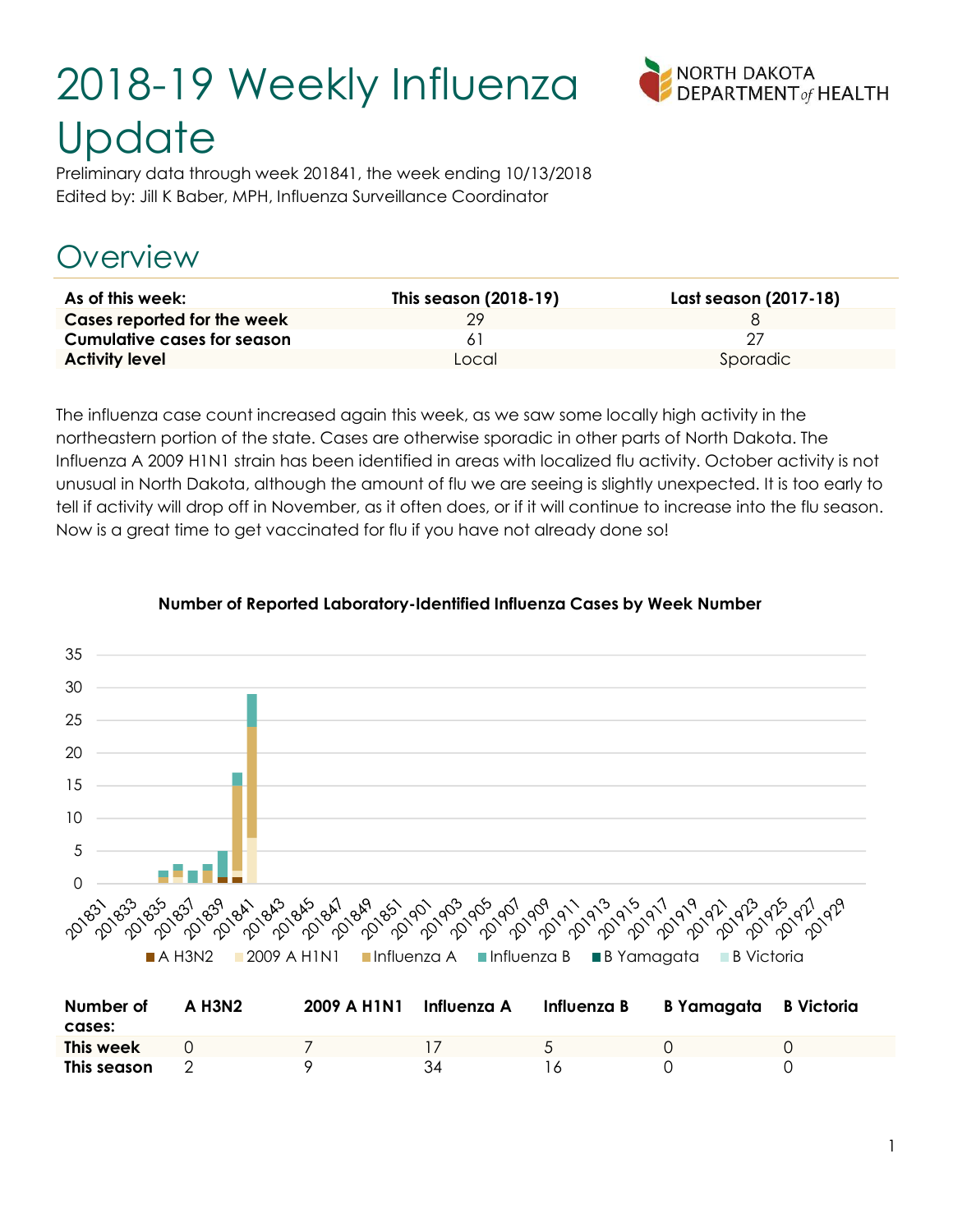Laboratory-confirmed influenza is a reportable disease in North Dakota. Influenza "cases" include people that have tested positive for influenza in a healthcare setting. It does not include people with influenza who did not seek healthcare, or who were diagnosed without a lab test, which is common. The true number of people with influenza in North Dakota is underrepresented, but case data allows us to see where and in what populations influenza is circulating. It also provides context regarding how the current season compares with previous seasons. Find more information about cases on www.ndflu.com.





#### Cases by County

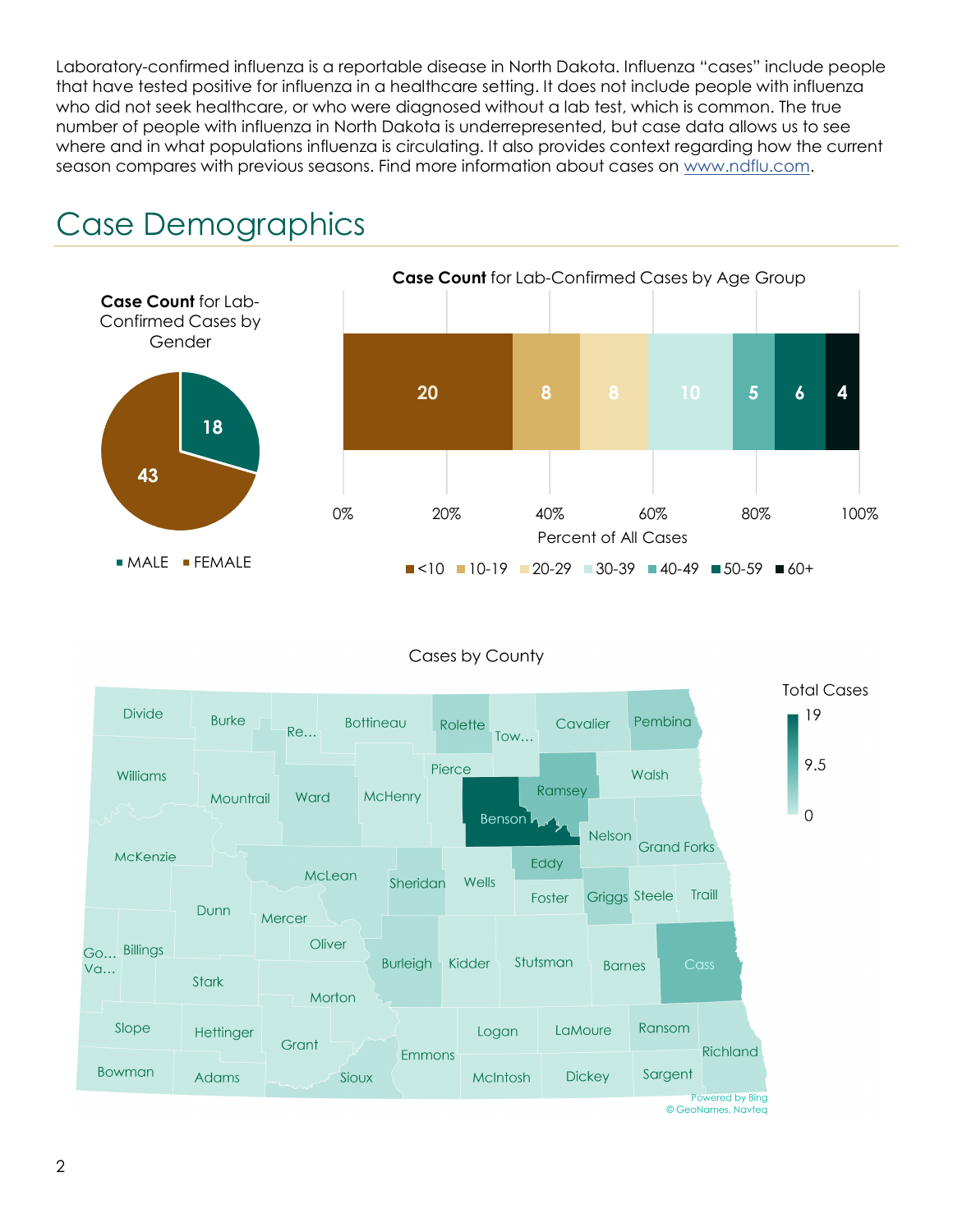# **Outbreaks**

During the influenza season, influenza outbreaks are common anywhere people gather, including schools, child care centers, and health care facilities. Outbreaks of influenza or influenza-like illness may be reported to the NDDoH. The following outbreaks have been reported this season:

| Setting                                               | Number of outbreaks | Identified pathogens     |
|-------------------------------------------------------|---------------------|--------------------------|
| Long Term Care, Basic Care,<br><b>Assisted Living</b> |                     | 1 flu A/flu B; 1 unknown |
| <b>Schools</b>                                        |                     |                          |
| <b>Child Care Centers</b>                             |                     |                          |

## Surveillance Programs

In addition to case reporting, the NDDoH uses a variety information sources to fully describe of what is happening during the influenza season.

#### **Hospitalizations**

This season, the NDDoH has introduced a new influenza hospitalization surveillance program. Select North Dakota hospitals report the number influenza-related hospitalizations weekly to the NDDoH. Because this surveillance methodology is new, hospitalization numbers this year may not be comparable to previous years.



#### **Deaths**

Data on pneumonia and influenza deaths is obtained from Vital Records and based on the cause of death listed on the death certificate.



Total number of deaths for the season: Pneumonia 69 Influenza 0

Total number of Hospitalizations: This week 1 This season 3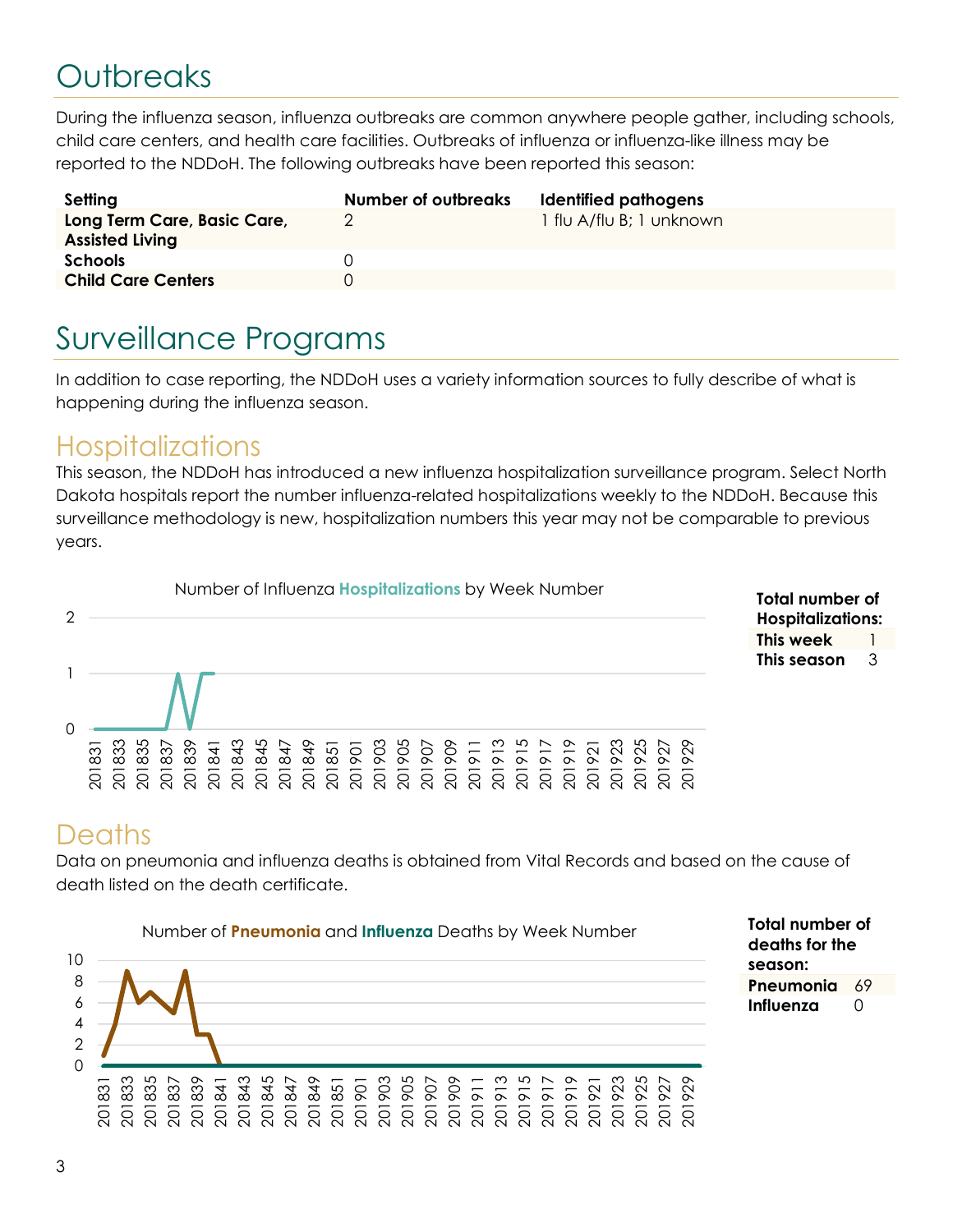### Outpatient Influenza-like Illness

The NDDoH participates in the national U.S. Outpatient Influenza-like Illness Surveillance Network (ILINet). Data from participating outpatient providers in North Dakota are pooled to create a state-wide estimate for the weekly percent of healthcare visits due to influenza-like illness (ILI). Patients presenting with a fever of 100ºF or greater and a cough and/or sore throat are considered to have ILI. Percent ILI that exceeds the regional seasonal baseline of 1.3% is considered "seasonal level" ILI. For more information on state and national ILINet data, see FluView Interactive.



### Sentinel Laboratory Data

The NDDoH receives influenza and RSV testing data from participating sentinel laboratories across the state. The total number of positive tests and the total number of tests conducted are reported and used to create a state-wide percent positivity statistic. For influenza, percent positivity of 10% or greater indicates "season level" influenza activity.

201841 1.29% 5 20 12 5 3 3501

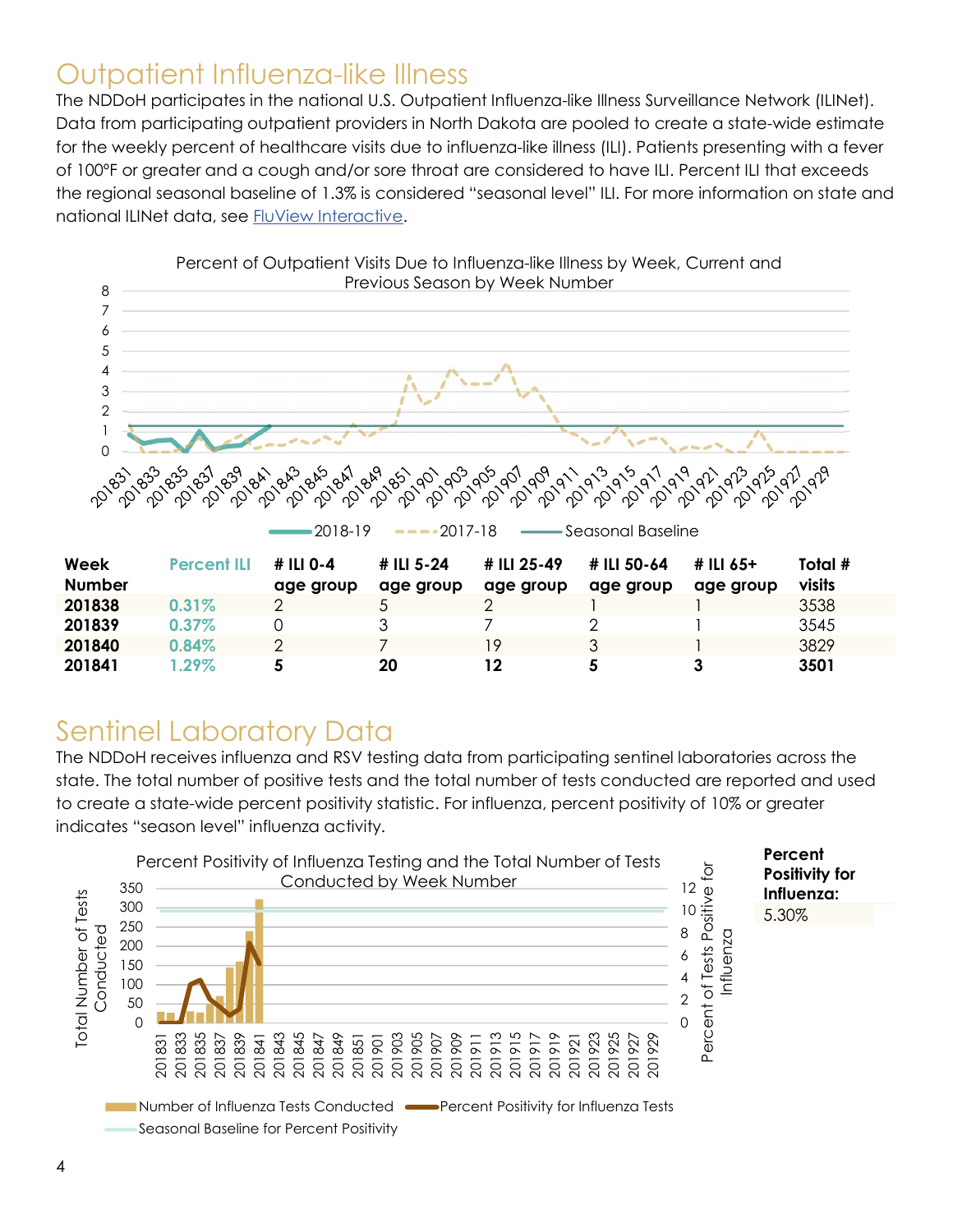

#### School Absenteeism

During the influenza season, increases in school absenteeism data can be used as an early indicator for influenza circulation. The NDDoH received absenteeism data from a majority of schools in the state. Data here include absences for all reasons.



# Multi-season Comparison